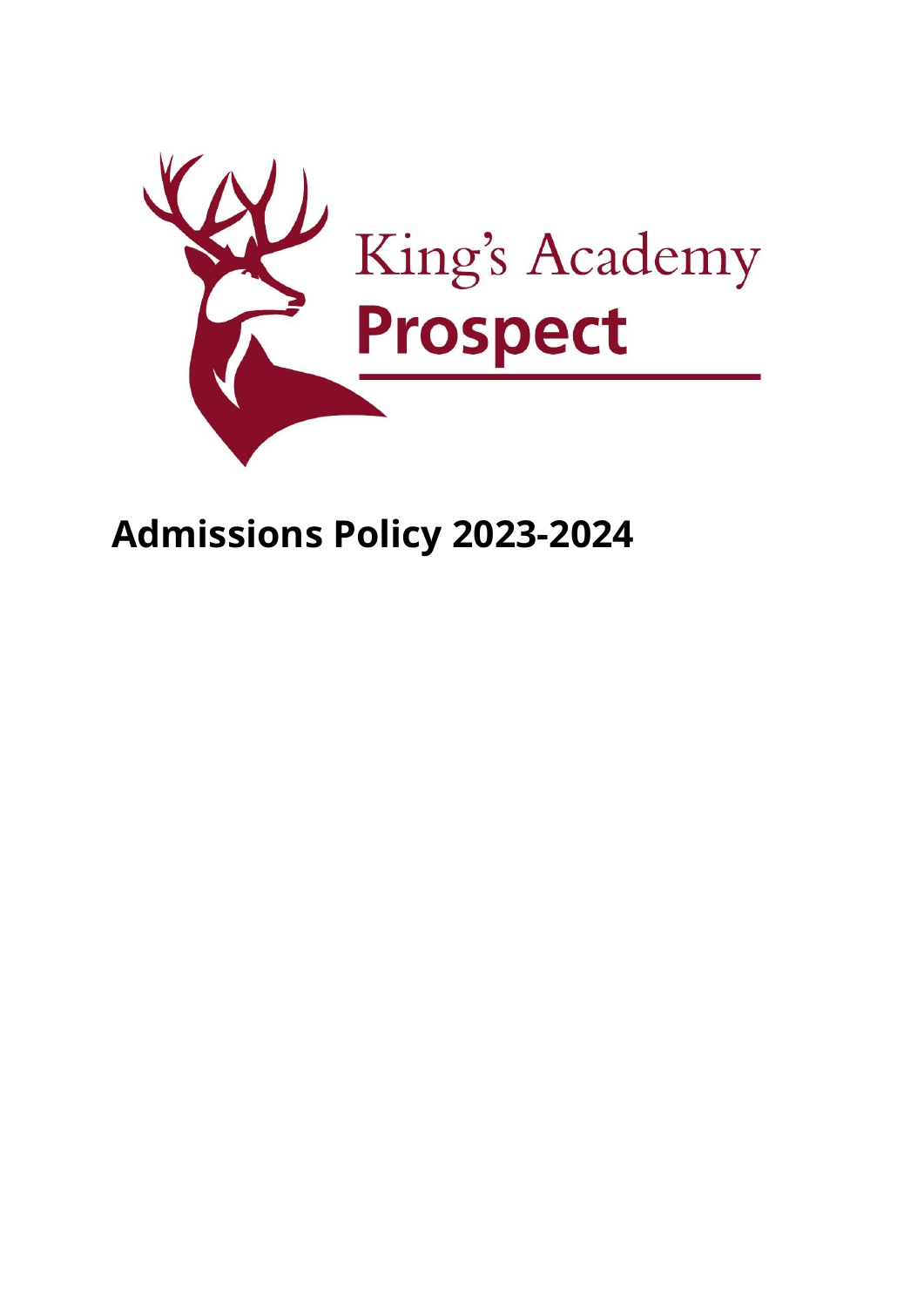### **King's Academy Prospect – Admissions Arrangements 2023-2024**

The admission policy and procedure will take effect from 1 September 2023. The admission arrangements take into account all relevant legislation and the School Admissions Code of Practice.

#### **Policy Detail**

This document details the policy to be followed for admissions to King's Academy Prospect prepared in accordance with guidelines laid down by the DfE.

**We have carefully considered and analysed the impact of this policy on equality and the possible implications for pupils with protected characteristics, as part of our commitment to meet the Public Sector Equality Duty (PSED) requirement to have due regard to the need to eliminate discrimination, advance equality of opportunity and foster good relations.**

#### **1. Admissions Number**

1.1 The admissions number for entry in September 2023 and in subsequent years will be 240. The admissions number set is below the net capacity of the school.

1.2 The school has a resourced unit for students with an Education and Health Care Plan with moderate learning difficulties. If applications from students with Education and Health Care Plans, moderate learning difficulties or otherwise, naming King's Academy Prospect, are received prior to the closing date for the receipt of admissions, then offers will be made to such applicants in preference to normal admissions categories. These offers will be taken into account in the calculation of the number of places available for other applicants.

#### 2. **Year 7 Entry**

The school uses the Reading Borough Admissions Service who publicise the school to prospective parents in the same literature as for other Reading schools.

2.1 The school will participate in the co-ordinated arrangements made by Reading Borough Council LA. Parents/carers wishing to send their children to King's Academy Prospect should submit an application to their home Local Authority and follow the guidance of that local authority regarding deadlines for submitting the application. This information will be published in Local Authority admission guides

2.2 Applications received after the published deadline will be treated as a "late" application and be considered after the on-time applications have been allocated. Unless there is good reason i.e. the family have moved to the area after the closing date or the illness of a single parent prevented them submitting an on-time application, then the application will be treated as on-time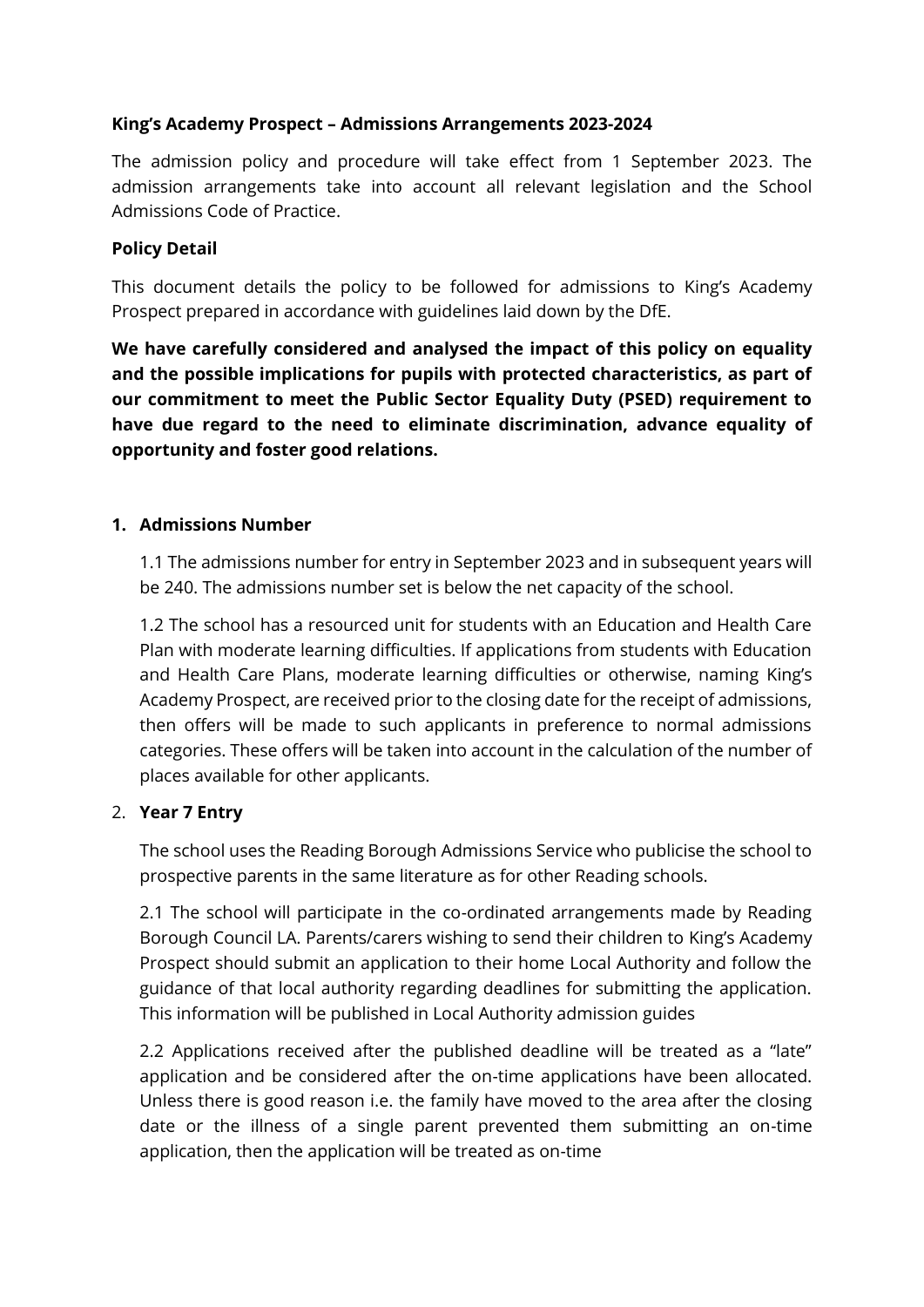2.3 King's Academy Prospect, in line with the School Admissions Code 2010 have agreed that the over-subscription criteria will no longer give priority according to order of preference and will consider applications on equal preference basis against the over-subscription criteria.

2.4 Over-Subscription Criteria for King's Academy Prospect.

The following criteria will be applied if there are more applicants than places available. Priority for places will be given according to the following criteria:

- a. Children with an Educational Health Care Plan will be allocated a place above all other applicants.
- b. Children in the care of a local authority where the corporate parent names King's Academy Prospect. Looked after Children-These are defined as Looked after Children<sup>1</sup> and all previously looked after children, including those children who appear to have been in state care outside of England and ceased to be in state care as a result of being adopted<sup>2</sup>. Previously looked after children are children who were looked after but ceased to be so because they were adopted<sup>3</sup> or became subject to a child arrangements order<sup>4</sup>or special guardianship order<sup>5</sup>.
- c. The remaining places up to a total of 240 will be allocated according to the following criteria:
- d. Children who have strong medical or social grounds for admission (see definition of social/medical grounds below).
- e. Children whose permanent home address is in the designated area of the school who have a sibling at the school at the time of application.
- f. Children whose permanent home address is in the designated area of the school
- g. Children whose permanent home address is NOT in the designated area of the school who have a sibling at the school at the time of application.
- h. Other children
- 2.5 Tie-Breaker

 $1 A$  "looked after child" is a child who is in a) the care of a local authority, or b) being provided with accommodation by a local authority in the exercise of their social services functions (Section 22(1) of the Children Act 1989) at the time of making an application to a school.

 $2$  A child is regarded as being in state care outside of England if they were in the care of or were accommodated by a public authority, a religious organisation, or any other provider of care whose sole or main purpose is to benefit society.

<sup>&</sup>lt;sup>3</sup> This includes children who were adopted under the Adoption Act 1976 (Section 12 Adoption orders) and children adopted under the Adoption and Children Act 2002(Section 46 adoption orders).

<sup>4</sup> Child arrangements orders are defined in Section 8 of the Children Act, as amended by Section 12 of the Childrens and Families Act 2014. Child arrangements orders replace residence orders and any residence order in force prior to 22/4/14 is deemed to be a child arrangements order.

<sup>&</sup>lt;sup>5</sup> Section 14A of the Children Act 1989 defines a "special guardianship order" as an order appointing one or more individuals to be a child's special guardian/s.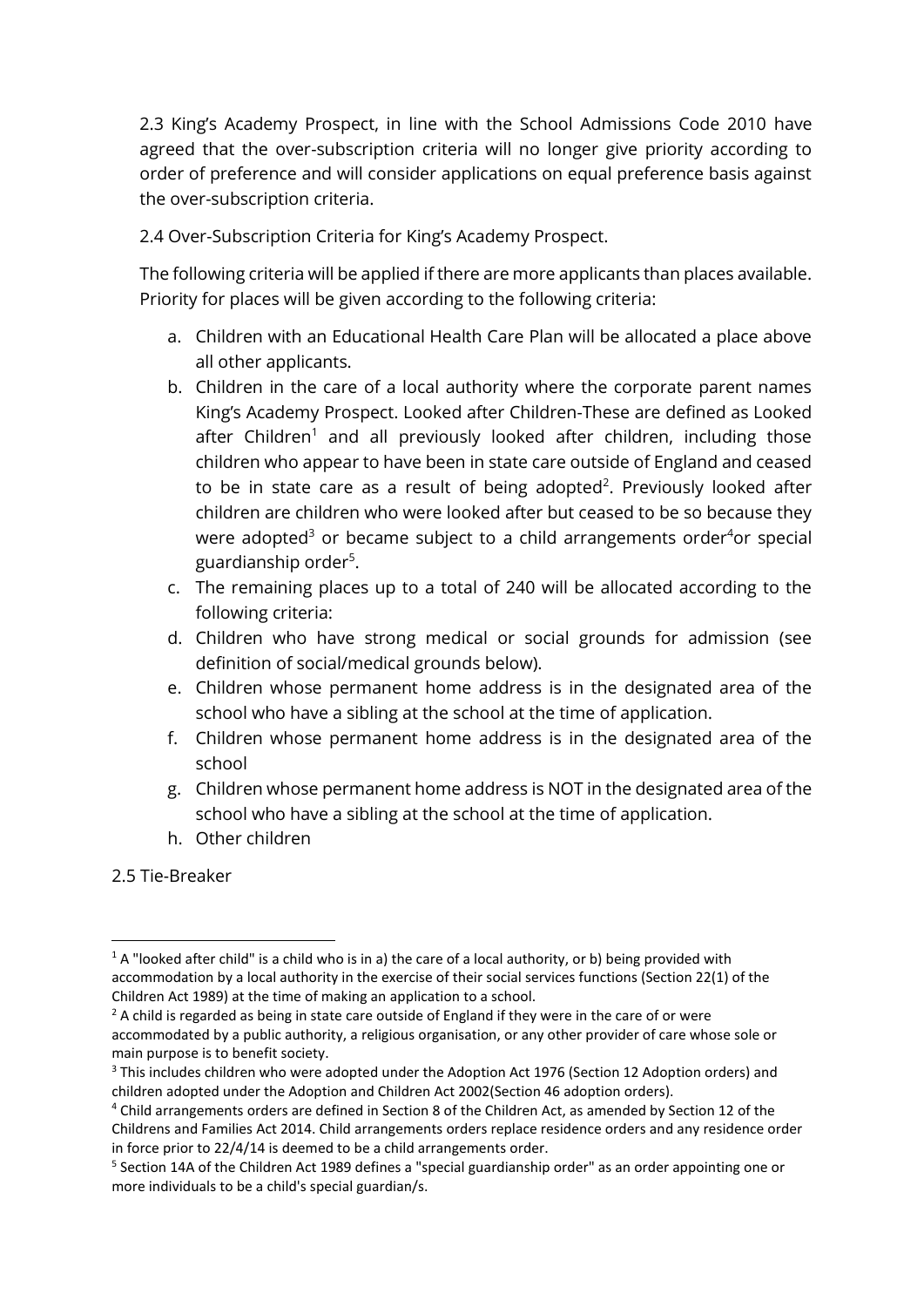If the school does not have enough places for all applicants in a particular category – places will be allocated to those living nearest to the school measured in a straight-line between the data point of the home and the data point of the school. The data point is the unique address point supplied by Ordnance Survey and measured using the Reading Borough Council's mapping software. The data point for the home and the school can be seen on Reading Borough Council's website.

## 3. **Definitions**

## **Designated Area**

Designated area can be found by using the Reading Council portal: [My Council](http://my.reading.gov.uk/)  [\(reading.gov.uk\)](http://my.reading.gov.uk/)

## **Siblings**

Siblings are children who have either the same mother and/or father, or they are children who live together in a family unit and with their parent/carer(s). Siblings must also live at the same address as each other. If they do not live at the same address, then they are not treated as siblings.

#### **Multiple Births**

In the event that it is possible to offer a place to one child and not others the Governing Body agree to allocate an additional place(s) beyond the admission number to accommodate children of multiple birth. In the event of vacancies occurring they would not be allocated until places become available below the published admission number.

## **Home Address**

The home address is the permanent address of the parent/carer(s) and their child. That is taken to be the address of the parent/carer who receives child benefit for the child and is assumed to be the address where the child spends the majority of their time, even if he or she lives at a different address for some days of the week.

## **Strong Medical/Social Grounds**

Children with a chronic medical condition or strong social grounds which is fully supported by written confirmation from the professional person involved in the case, and which states that Prospect School is the only school that the pupil can attend because of the medical or social reasons.

## **Waiting Lists**

After 1st March 2023 a 'waiting list' will be administered by Reading Borough Council if the school has more applicants than places available. A child's position on the waiting list is determined according to the published over-subscription criteria above. When a place becomes available this will be offered to the next child on the list.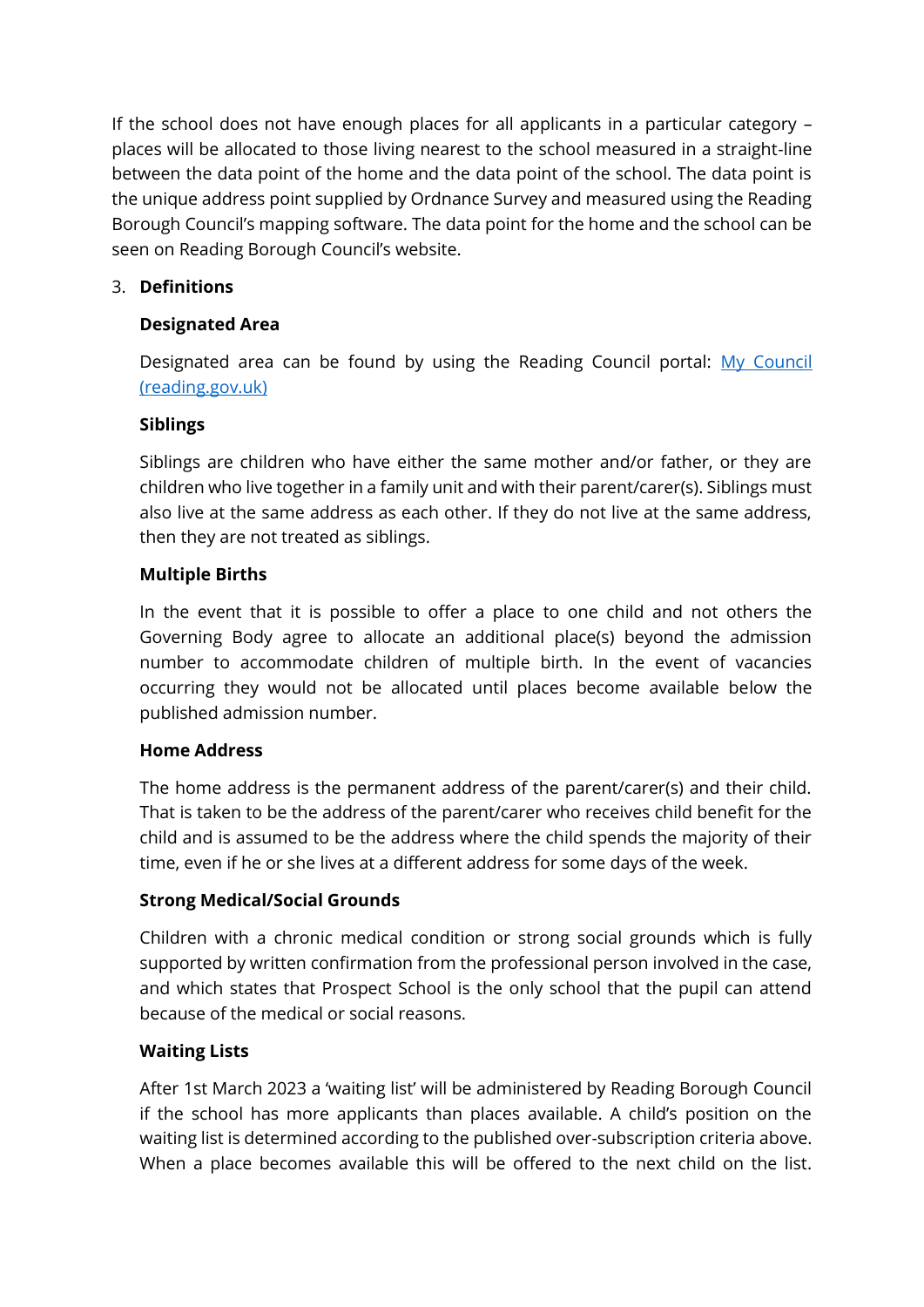Positions on the waiting list may go up or down due to student withdrawals or new applications. The waiting list will be retained until the end of December 2023.

## 4. **Applications Outside the Routine Admissions Round – Casual Admissions**

Applications for entry to Y7 after the end of the routine admissions round and applications for entry Y8 to Y11 at any time are treated as routine or in year admissions.

King's Academy Prospect, in line with the Education and Inspections Act 2006, will adhere to the Reading Local Authority's agreed In-Year Fair Access Protocol.

If numbers in that year group are below the admission number and there is no waiting list then such applications will be accepted on a first come first served basis. Planned admission numbers for each year group are as follows:

Year 7: 240 Year 8: 240 Year 9: 240 Year 10: 240 Year 11: 240

King's Academy Prospect will follow the School Admissions Code and agreed Reading Borough Council Co-ordinated Admissions Arrangements.

## 5. **Admission of Children outside the Normal Age Group**

Parents have a right to seek a place, for their child, outside of their normal age group. The school will endeavour to take into account parent's views, information about the child's academic, social emotional development and where relevant medical history.

The school will also take into account the views of the Headteacher of the previous school. Parents have a statutory right to appeal against the refusal of a place at King's Academy Prospect. This right does not apply if they are offered a place at the school but it is not in their preferred age group.

## 6. **Sixth Form Entry Policy**

The objective entry criteria for students, seeking a place at King's Academy Prospect, not transferring from Year 11 into the Sixth Form are as follows:

- a. Looked after Children who meet the academic requirements for the level of the courses applied for as detailed below and published in the Post 16 prospectus. Children who were looked after but ceased to be so because they were adopted (or became subject to a residency order) immediately after they had been looked after providing appropriate evidence is submitted.
- b. Those who meet the academic requirements for the level of courses applied for, as published below and in the Post 16 prospectus.